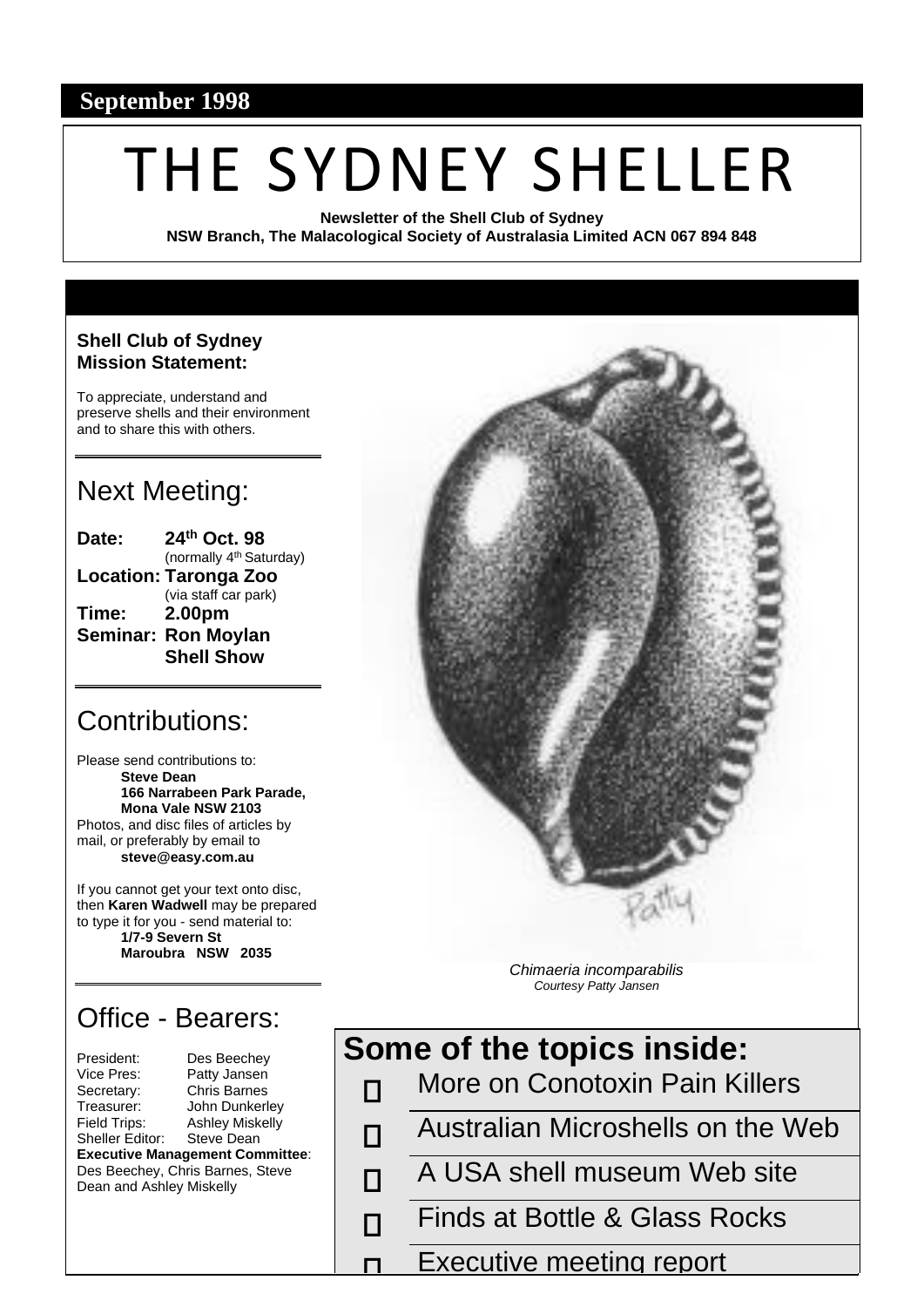# Conidae Pain Killers

Following from Dr Bruce Levitt's seminar, a recent article from the Daily Telegraph (18/8/98) reported that the drug SNX - 111 (Zirconotide) has been produced from *Conus magus* .This experimental drug has been successfully used in the treatment of pain in patients with terminal cancer, shingles, AIDS and the phantom pain of amputees.

The head of the pain centre at Royal North Shore Hospital, Professor Michael Cousins is planning to trial the drug during dental extractions and hopes that it will help alleviate the "phantom "pain where the tooth has been removed. The drug is a breakthrough in pain management as it is not addictive like morphine, has few side effects but is more potent than opiate type drugs.

#### Book Review **By Patty Jansen:**

#### **A revision of the Scaphopoda from Australian waters (Mollusca)**

#### **By Kevin L. Lamprell and John M. Healy, June 1998**

Records of the Australian Museum, Supplement 24: 1-189

The scaphopods, or tusk shells, are well-represented in the Australian molluscan fauna, especially in northern Australia. However, up till now it has been virtually impossible to identify many of these species, because any literature was scarce, more than 40 years old, and concentrated on southern Australian species.

Enter this long-awaited volume. Kevin and John have spent years working on this volume, examining the scaphopod collections from Australian and overseas institutions and all type specimens.

This work for the first time describes and reviews the entire Australian scaphopod fauna. A total of 108 species belonging to both scaphopod orders, eight families, and 16 genera,

are described. The species are illustrated in black and white photographs, and meticulous black and white line drawings.

The work describes 47 new species, and records many species from Australia for the first time. Many species are photographed for the first time. Also, the parameters of a number of genera were revised according to radular ultrastructure and shell morphology. Many long-standing identification errors are rectified through study of the original type material. For each species an Australian distribution map is provided, but ranges outside Australia are mentioned.

Kevin Lamprell is a well-known author on the Australian molluscan fauna, especially bivalves. He has coauthored three books on Australian bivalves, Bivalves of Australia Vol. 1 and the recently published Bivalves of Australia Vol. 2, and Spondylus, spiny oyster shells of the world. He has also co-authored many scientific publications describing new species.

John Healy is a senior research fellow at the University of Queensland. He has been working with Kevin for a number of years, and has co-authored many publications describing new species of bivalves or scaphopods. He is known for his scientific work on the taxonomic importance of molluscan spermatozoa.

Scaphopods is going to be a volume of importance for all general collectors of Australian and Indo-Pacific shells. Although published in a rather scientific journal, it is really very useful for collectors. Even the fact that the pictures are not in colour does not make too much difference. I wonder how much colour photos would have added in appeal of this work: most of the shells are white anyway! One of the drawbacks might be that all shells look the same in the photos. Unfortunately, Scaphopods do have a tendency to look alike, and when the authors had just embarked on this project, I heard Kevin utter many words of regret he ever started it in the first place. But they have devised a great way of identifying the Scaphopods by looking at their crosssections at the top and bottom. These features are illustrated in line drawings, and add much to the value of this work and set a standard for identifying Scaphopods worldwide.

Open the bottom drawers of your shell cabinet and start identifying your Scaphopods!

## **2 THE SYDNEY SHELLER**

# **Correction**

The editor's word processor dynamically checks the validity of web addresses. As I was not on line when I printed the August news letter, it could not verify the two addresses for the article on Cowry Web Sites, so it removed them.

The URL for the Cowry Archive site should have been: www.geocities.com/~makuabob/

and for the most recent year, 1981: www.geocities.com/The Tropics/Paradise/6061/HSN81.HTM

# **Microshells**

Patty Jansen has established a great web site about Microshells, focussing on Australian Microshells. It includes Pictures, drawings, descriptions, links and other useful information. The web site Homepage is located at: www.ozemail.com.au/~filejest

The Australian Microshell Homepage now includes a reasonably complete listing of the Australian Scissurellidae. Comments are invited, especially those of a taxonomic nature.

The sheller editor has included examples taken verbatim from Patty's web pages to wet your appetite, as follows:

#### **Firstly is the most important web page to get you started,**

#### **How to collect Microshells:**

"Collecting microshells is easy, it doesn't get you tired or dirty, doesn't necessarily occupy a lot of time, doesn't cost much, and on top of all that - it is quite easy to instruct somebody else to do it for you.

All you need is a plastic bag, or some other form of container. You find a deposit of shell grit on the beach and scoop a couple of hand fulls of shell grit in the bag. Pronto! Finished! Oh, well, I did say something about finding the deposit of shell grit. That can be a little difficult. If there is any shell grit at all, you will usually find it in the mid to high tide level on the sandy beach, or right at the point where there is a gradient change in the beach slope. The beaches that are most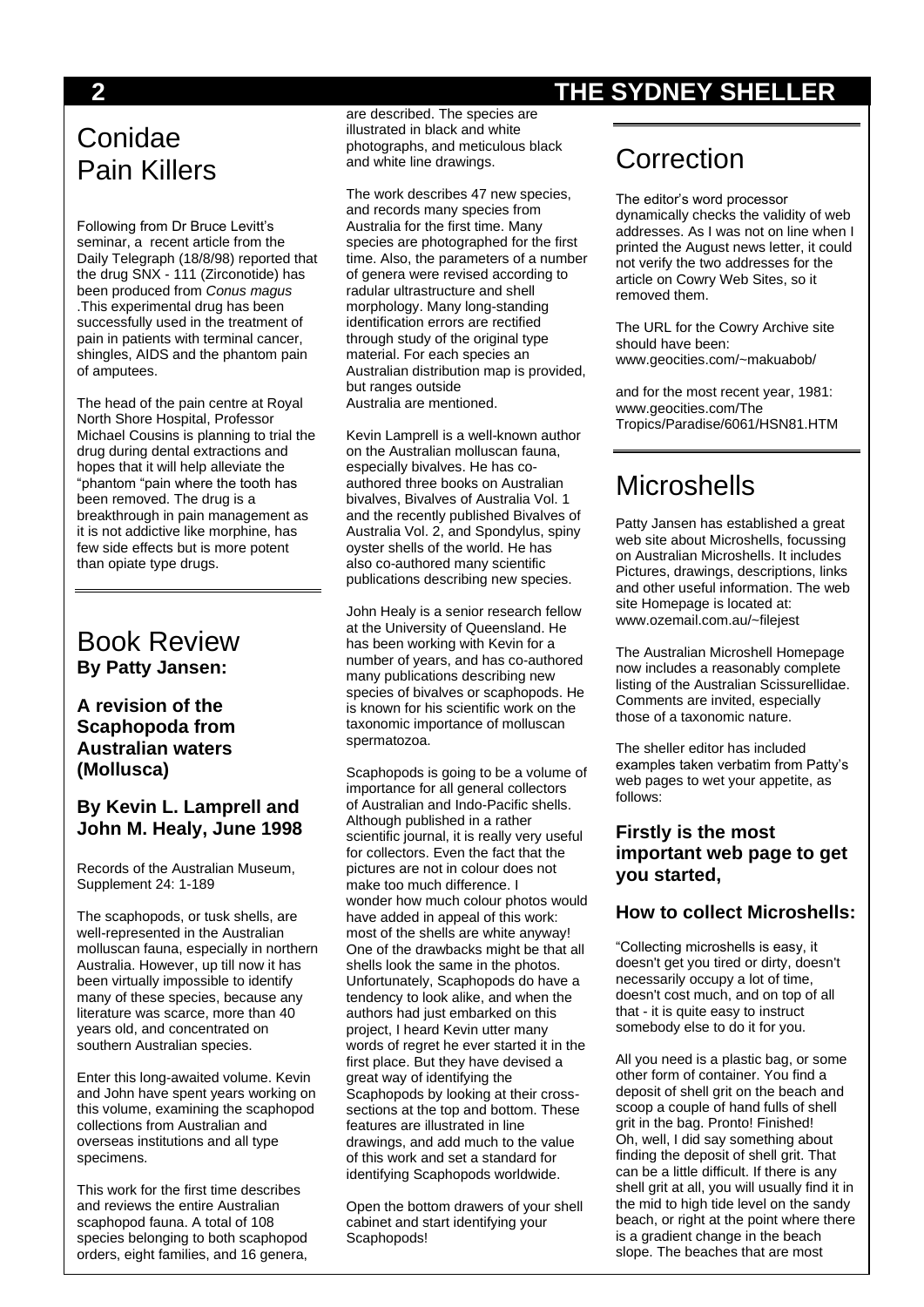likely to have a good deposit of shell grit are usually those that are not exposed to the full force of the waves. The shell grit can be found washed up next to either end of a beach between rocky headlands, or all along the high tide line. If there are mangroves it may pay to wonder over to where they are; their roots often trap small material which washed up on the beach behind them. If there is a creek entrance, that is the first place I would be heading; you often find excellent shell grit on either side of a creek or river mouth, especially after rain.

It is a good idea to wash your shell grit when you come home; salt crystals can damage your shells over the years. I usually put the grit in an old cloth nappy, tie up the corners and dunk it into a bucket of water. I then go into the garden and swing the bundle until it doesn't drip any more. I tip the contents onto an old newspaper and leave them for at least a couple of days.

I have an assortment of kitchen sieves and splatter screens (all from the department store kitchen department) to separate the grit into manageable portions of various sized particles. I separate as much sand and rubbish from the shell grit as my sieves will allow me to. This will vary with the source of the shell grit and the types of shells I am hoping to get (some can be awfully small).

Next comes the hard bit - you really need a microscope to sort through shell grit. A low-power, binocular dissecting microscope' is ideal. The magnification should be in the range 5X to 60X at the most. Funnily enough, these microscopes are more expensive than their more powerful counterparts, but can sometimes be picked up second hand through Universities. If you wish to buy a new one, look in the lab supplies' section of the yellow pages, and shop around. Make sure you know what you want, but as with all things, you usually get what you pay for. You don't need an expensive light source for sorting microshells (although this type of light can be very, very useful if you ever wanted to photograph your beauties); an ordinary desk light will do."

**Secondly are three examples of how the shells are presented in the web pages:**



*Dentimitrella tayloriana* **Reeve, 1859**

The shell is high-spired; the sides of the spire are slightly convex. The whorls are flat and smooth; the sutures are visible, but barely impressed. The shell surface is smooth and polished, covered in a thin periostracum. The outer lip is sharp and dentate within. The colour consists of patterns of brown on a white background. A row of sharply defined brown circles just below the sutures is characteristic for this species.

Size: 11mm.

Range: Central New South Wales to Victoria, including Tasmania. Remarks: This is one of the most common species of Columbellidae on Sydney's beaches.



*Belloliva triticea* **Duclos, 1835** The shell is narrow and high-spired. The whorls are slightly rounded. The shell surface is completely smooth. The colour is very characteristic: three rows of brown spots encircle the last whorl on a white background. Sometimes there is a black encircling line between the second and the third row of spots.

Size: 9mm.

Range: Central New South Wales to southern Western Australia, including Tasmania.



#### *Sinezona carinata* **(A. Adams, 1862 (non Watson, 1886))**

Diagnosis: A medium-sized shell, rather thin. The sculpture consists of three to four strong spiral keels below the selenizone. There is a distinct concave zone below the selenizone. Crossing these keels is fine axial sculpture, which is usually more prominent on the base. The area above the selenizone does not have spiral sculpture, only irregular axial ribs.

Range: NT to Bunbury, WA; New Hebrides; intertidal to 286 m. Also from New Hebrides, Pleistocene Size: 2 mm

Remarks: The relationship between this species and *S. atkinsoni* is unclear. The two species appear closely related. S. carinata tends to have stronger spiral and axial sculpture and the concave zone below the selenizone is more prominent. The two also have distinct ranges.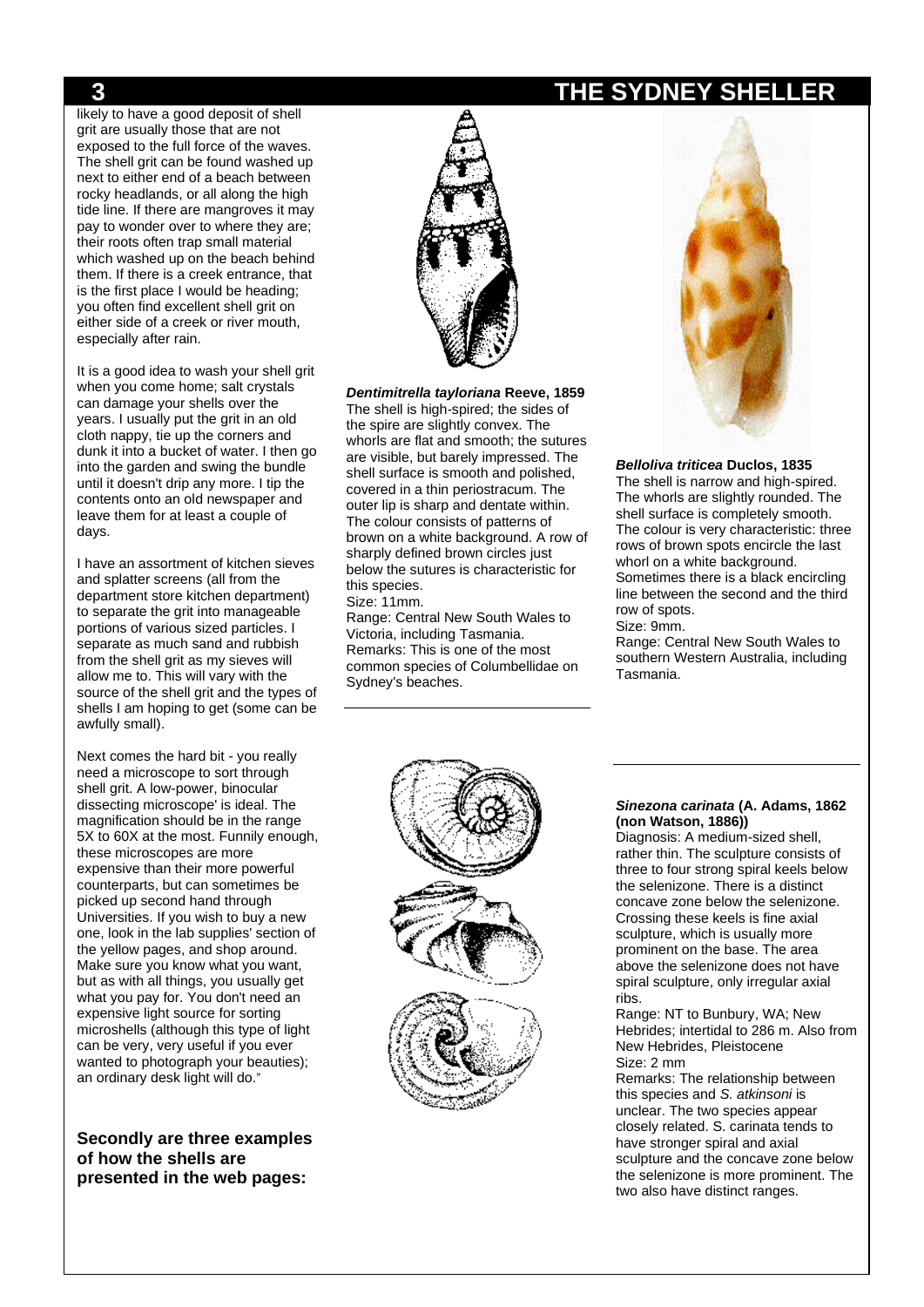

# The Bailey-Matthews Shell Museum

Another web related article. The Bailey-Matthews Shell Museum is a high profile new shell museum (in USA) that has had lots of support and involvement from the shell-collecting community over the last few years. It has a basic web site with a photo virtual tour of some of its exhibits.

The site is located at: www.uwp.edu/academic/biology/bmsm /bm\_shell.htm

The above picture is part of the photo virtual tour of the exhibits. It was taken from the web pages in the section on the "Kingdom of the Land shells"



# The Mollusc Fauna of Bottle and Glass Rocks and surrounding areas.

**(Sydney Harbour) 151 16' 5" E , 33 50' 55" S**

#### **By Michael Keats**

Ranking among the many great mollusc environments of Sydney Harbour, Bottle and Glass Rocks provides a breathtaking diversity of habitats, water depths and physical conditions which challenge the array of conditions on tropical islands.

The revised species list included in this article covers an expanded sampling area of nearly half a square kilometre. This is mainly due to the efforts of NSW Branch members, Ashley Miskelly and Ernie Uhle. With scuba they have been able to explore the micro environments down to 18m.

We now know that there are underwater rock walls, sea caves, weed beds, kelp forests, grit areas, sand patches plus a range of artificial habitats from human discards.

The range of species being found continues to grow and impress. One of the hardest decisions in writing this article now is to know whether it is the time to stop or to wait for yet more discoveries.

It was only in June this year that two magnificent live specimens of *Bursa bufo* were discovered. **Turbo exquisita** is now being found in numbers and with incredible colour variations. On 11th July came news of more discoveries. *Ericusa sowerbyi* fresh dead and *Morula echinata* alive at 11 metres. When do you stop?

The number of "tropical" species in the list continues to expand. *Strombus vomer* is an example.

Allied with the mollusc fauna is an amazing Echinoid fauna - more than 30 species to date and more discoveries being made.

Give two hundred years plus of human impact Sydney Harbour still has an incredible diverse biota. We should all be donning scuba so that the discovery process can give us a real data base of the shell fauna.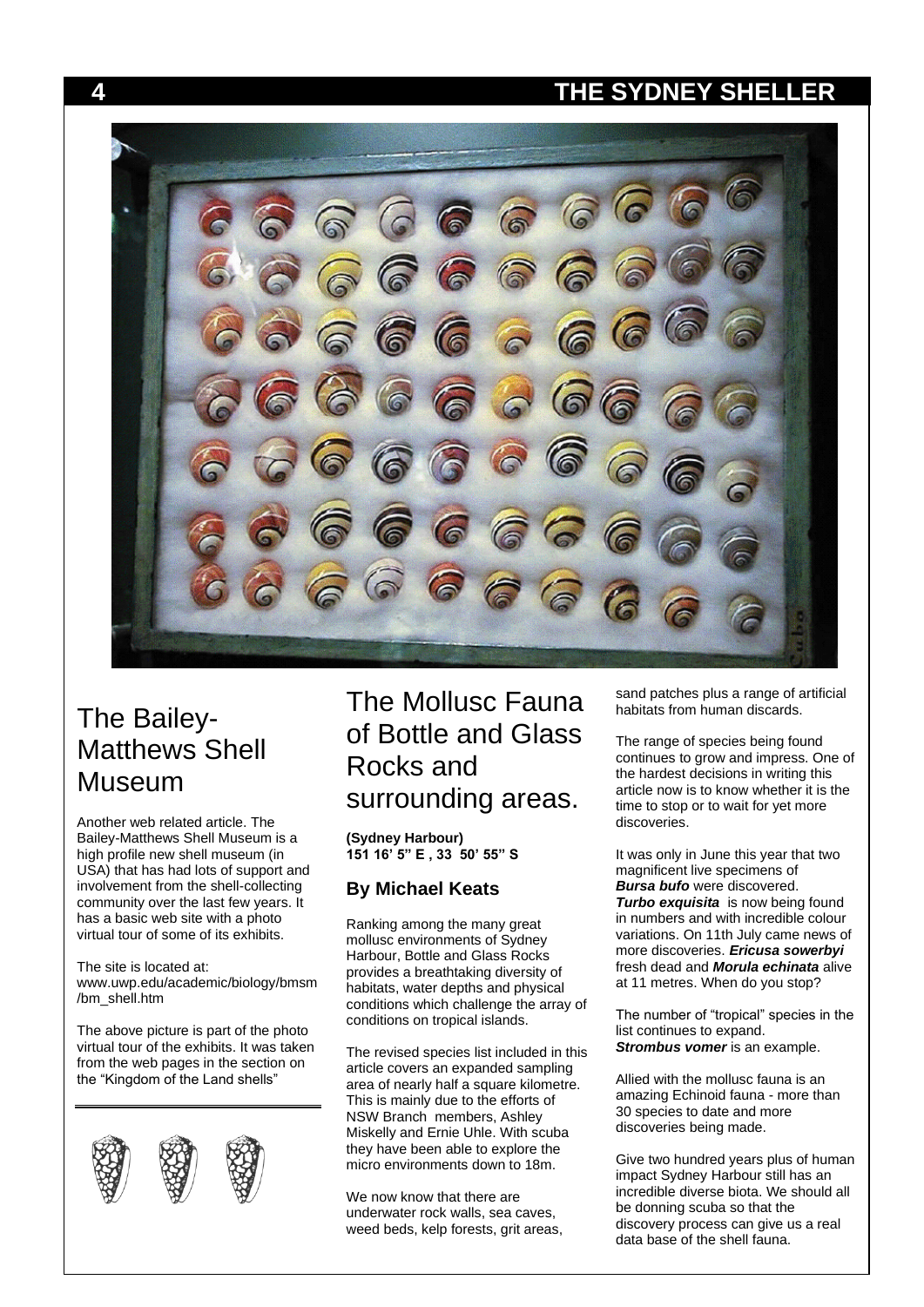

Peter Morison, the Environmental Officer at Woollahra Council has an indirect interest in Sponges. He reports the existence of many unusual species in the area from Bottle and Glass Rocks to Camp Cove.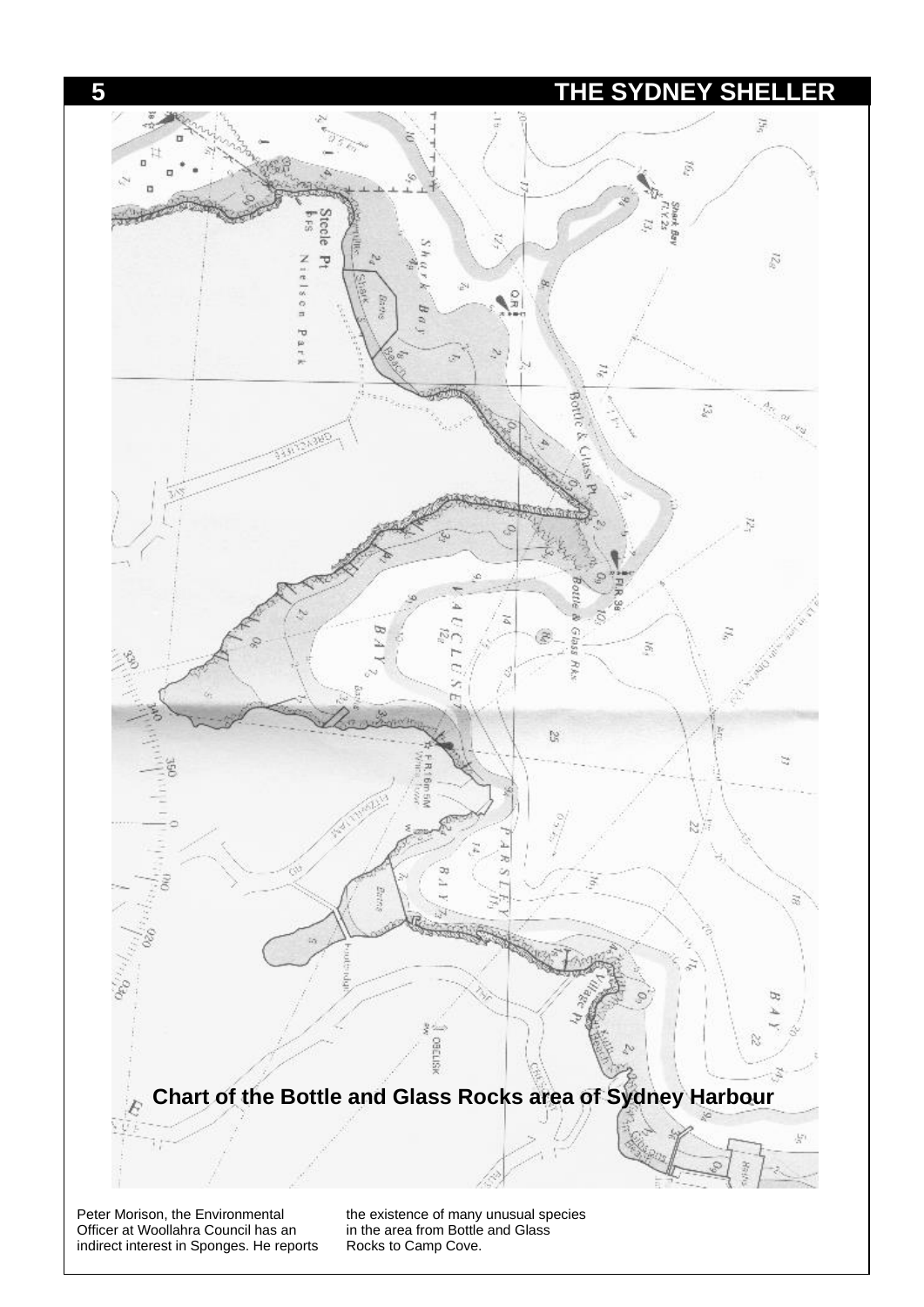#### **List of the Mollusc Fauna at Bottle and Glass Rocks, Sydney Harbour covering the period December 1996 to July 1998.**

#### **The Gastropods**

| Patellidae              | Cellana tramoserica (Holten, 1802) Alive on intertidal rocks                                                                                                                                                                                                                                                                                                                                                                                                      | Rissoidae                   | Rissoina angasi Pease, 1872<br>Rissoina crassa Angas, 1871                                                                                                                                                                                                                                                                                                                                                    |
|-------------------------|-------------------------------------------------------------------------------------------------------------------------------------------------------------------------------------------------------------------------------------------------------------------------------------------------------------------------------------------------------------------------------------------------------------------------------------------------------------------|-----------------------------|---------------------------------------------------------------------------------------------------------------------------------------------------------------------------------------------------------------------------------------------------------------------------------------------------------------------------------------------------------------------------------------------------------------|
|                         | Patella chapmani Tenison Woods, 1876<br>Patella peroni Blainville, 1825                                                                                                                                                                                                                                                                                                                                                                                           | Iravadiidae                 | Nozeba topaziaca (Hedley, 1908)                                                                                                                                                                                                                                                                                                                                                                               |
| Lottiidae               | Patelloida alticostata (Angas, 1865)                                                                                                                                                                                                                                                                                                                                                                                                                              | Vitrinellidae               | Callomphala lucida Angas, 1864                                                                                                                                                                                                                                                                                                                                                                                |
|                         | Patelloida mufria (Hedley, 1915<br>Patelloida latistrigata (Angas, 1865)                                                                                                                                                                                                                                                                                                                                                                                          | Caecidae                    | Caecum amputatum Hedley, 1893                                                                                                                                                                                                                                                                                                                                                                                 |
|                         | Patelloida insignis (Menke, 1843)                                                                                                                                                                                                                                                                                                                                                                                                                                 |                             | Struthiolariidae Tylospira scutula (Leach, 1814)                                                                                                                                                                                                                                                                                                                                                              |
| Neritidae               | Nerita atramentosa Reeve, 1855 Common on intertidal rocks<br>Nerita albicilla Linnaeus, 1758<br>Smaragdia souverbiana (Gassies, 1861) Dead in grit<br>Smaragdia tragena (Iredale, 1936) dead in grit                                                                                                                                                                                                                                                              | Strombidae                  | Strombus mutabilis Swainson, 1821<br>Strombus Iuhuanus Linnaeus, 1758 Significant colony<br>Strombus vomer Roding, 1798 One specimen good condition<br>dead at base of boulder 10m                                                                                                                                                                                                                            |
| Haliotidae              | Haliotis brazieri Angas, 1859 Live under small rocks 14.8m<br>Haliotis hargravesi Cox, 1869 Dead in shell rubble 13m<br>Haliotis rubra Leach, 1814                                                                                                                                                                                                                                                                                                                | Hipponicidae                | Antisabia foliacea (Quoy & Gaimard, 1834)                                                                                                                                                                                                                                                                                                                                                                     |
|                         | Haliotis coccoradiata Reeve, 1846                                                                                                                                                                                                                                                                                                                                                                                                                                 | Vanikoridae                 | Vanikoro orbignyana Recluz, 1843                                                                                                                                                                                                                                                                                                                                                                              |
| Fissurellidae           | Amblychilepas nigrita (Sowerby, 1822)<br>Montfortula rugosa (Quoy & Gaimard, 1834) Live on rocks<br>Notomella candida (A. Adams, 1851)<br>Scutus antipodes Montfort, 1810 Common under intertidal rocks<br>Tugali parmophoidea (Quoy & Gaimard, 1834) 37mm                                                                                                                                                                                                        | Calyptraeidae<br>Cypraeidae | Crepidula aculeata (Gmelim, 1795)<br>Sigapatella calyptraeformis (Lamarck, 1822)<br>Chelia flindersi Cotton, 1935 One specimen 25 mm .One live<br>specimen 10m on an old bottle<br>Cypraea caputserpentis Linnaeus, 1758 live                                                                                                                                                                                 |
|                         | Diodora lineata (Sowerby, 1835) Alive under intertidal rocks                                                                                                                                                                                                                                                                                                                                                                                                      |                             | Cypraea erosa Linnaeus, 1758 fresh dead<br>Cypraea labrolineata Gaskoin, 1848 Live 12 mm                                                                                                                                                                                                                                                                                                                      |
| Liotiidae<br>Turbinidae | Austroliotia botanica (Hedley, 1915)<br>Australium tentoriforme (Jonas, 1845)commom<br>Australium squamiferum (Koch, 1844)<br>Ninella torquata (Gmelin, 1791) Not found alive<br>Subninella undulata (Lightfoot, 1786)<br>Turbo exquisitus Angas, 1877 Fresh dead specimens many<br>colours 30mm 9.8 - 13.5 m dead amongst coarse shell grit /<br>under small rocks Shells always inhabitated by hertmit crabs<br>Turbo imperialis Gmelin, 1791 Alive in quantity |                             | Cypraea vitellus Linnaeus, 1758 Live 56 mm live in cave 3m<br>Cypraea flaveola Linnaeus, 1758<br>Cypraea cernica Sowerby, 1870<br>Cypraea xanthadon Sowerby, 1822 live<br>Cypraea subviridis Reeve, 1835 Fresh dead with bore hole on<br>shell grit 12m<br>Cypraea clandestina Linnaeus, 1758 live<br>Cypraea fimbriata Gmelin, 1791live under rock 12m<br>Cypraea carneola Linnaeus, 1758 dead on boulder 2m |
|                         | Phasianellidae Tricolia variabilis Pease, 1861                                                                                                                                                                                                                                                                                                                                                                                                                    | Triviidae                   | Ellatrivia merces Iredale, 1924                                                                                                                                                                                                                                                                                                                                                                               |
| Trochidae               | Eucheleus aspersus (Philippi, 1846)<br>Granata imbricata (Lamarck, 1822)                                                                                                                                                                                                                                                                                                                                                                                          | Eratoiidae                  | Proterato lachryma (Sowerby, 1832)                                                                                                                                                                                                                                                                                                                                                                            |
|                         | Clanculus brunneus A. Adams, 1853<br>Clanculus clangulus (Wood, 1828)<br>Clanculus floridus (Philippi, 1848)<br>Clanculus maugeri (Wood, 1828)<br>Clanculus plebejus (Philippi, 1851)<br>Austrocochlea constricta (Lamarck, 1822)                                                                                                                                                                                                                                 | Naticidae                   | Natica pseustes Watson, 1887<br>Taenea saggitata (Menke, 1843)<br>Polinices melastomus (Swainson, 1821)<br>Neverita didyma (Roding, 1798)<br>Mammilla simiae Deshayes, 1838<br>Eunatica linneana (Recluz, 1843)                                                                                                                                                                                               |
|                         | Cantharidella picturata (A. Adams & Angas, 1864)<br>Eurytrochus strangei (A. Adams, 1853)<br>Notogibbula bicarinata (A. Adams, 1854) Dead on shell grit 3m                                                                                                                                                                                                                                                                                                        | <b>Bursidae</b>             | Bursa bufo (Roding, 1798) Live in fine condition on rock wall<br>6m                                                                                                                                                                                                                                                                                                                                           |
|                         | Phasianotrochus eximius (Perry, 1811)<br>Odonotrochus indistinctus (Wood, 1828)<br>Gena impetusa (Burrows, 1815)                                                                                                                                                                                                                                                                                                                                                  | Cassidae                    | Phalium labiatum (Perry, 1811)<br>Phalium pyrum Lamarck, 1822                                                                                                                                                                                                                                                                                                                                                 |
|                         | Astelena scitula (A. Adams, 1855)<br>Ethminolia probabilis Iredale, 1924                                                                                                                                                                                                                                                                                                                                                                                          | Tonnidae                    | Tonna variegata (Lamarck, 1822) dead on weed 8m                                                                                                                                                                                                                                                                                                                                                               |
|                         | Talopena gloriola Iredale, 1929<br>Bankivia fasciata (Menke, 1830)<br>Leiopyrga lineolaris (Gould, 1861)<br>Monilea callifera (Lamarck, 1822) dead on shell rubble, 10m                                                                                                                                                                                                                                                                                           | Ranellidae                  | Cymatium labiosa Wood, 1828<br>Ranella australasia (Perry, 1811)<br>Sassia parkinsonia (Perry, 1811) 37mm<br>Cabestana spengleri Perry, 1811 Mating pairs observed in                                                                                                                                                                                                                                         |
| Skeneidae               | Cirsonella weldi Tenison Woods, 1877<br>Crossea cocinna (Angas, 1868)                                                                                                                                                                                                                                                                                                                                                                                             |                             | quantity in the intertidal zone<br>Charonia lampas rubicunda (Perry, 1811) live on shell grit 5m<br>Cymatium exaratum (Reeve, 1844)<br>Cymatium pathenopeum (von Salis, 1793)                                                                                                                                                                                                                                 |
| Litiopidae              | Alaba opinosa (Iredale, 1936)                                                                                                                                                                                                                                                                                                                                                                                                                                     | Triphoridae                 | Hedleytriphora fasciata Tennison Woods, 1879                                                                                                                                                                                                                                                                                                                                                                  |
| Cerithiidae             | Bittium granarium (Kiener, 1842)<br>Velacumantis australis Quoy & Gaimard, 1834<br>Zeacumantis subcarinatus (Sowerby, 1855) Common in supra                                                                                                                                                                                                                                                                                                                       | Epitoniidae                 | Triphora sp,<br>Epitonium minora (Iredale, 1936)                                                                                                                                                                                                                                                                                                                                                              |
|                         | tidal pools                                                                                                                                                                                                                                                                                                                                                                                                                                                       |                             | Opalia australis Lamarck, 1822 Live 37 mm                                                                                                                                                                                                                                                                                                                                                                     |
| Planaxidae              | Hinea braziliana (lamarck, 1822)                                                                                                                                                                                                                                                                                                                                                                                                                                  | Eulimidae                   | Pictobalcis articulata (Sowerby, 1834)                                                                                                                                                                                                                                                                                                                                                                        |
| Turritellidae           | Gazameda gunni (Reeve, 1849)<br>Maoricolpus roseus (Quoy & Gaimard, 1834) Live specimens<br>found of this NZ import on shell rubble 10m                                                                                                                                                                                                                                                                                                                           | Muricidae                   | Chichoreus denudatus (Perry, 1811) 45 mm outstanding<br>specimen dead in shell rubble 3m<br>Prototyphis angasi (Crosse, 1863) dead in shell rubble 5m                                                                                                                                                                                                                                                         |
| Siliquariidae           | Pyxipoma weldi Tenison Woods, 1875<br>Siliquaria ponderosa Morch, 1860 Dead 90mm                                                                                                                                                                                                                                                                                                                                                                                  |                             | Bediva paivae (Crosse, 1864)<br>Dicathais orbita (Gmelin, 1791)<br>Cronia aurantica (Hombron & Jacquinot, 1853) 40 mm                                                                                                                                                                                                                                                                                         |
| Littorinidae            | Bembicium auratum (Quoy & Gaimard, 1834)<br>Bembicium nanum (Lamarck, 1822)<br>Nodilittorina unifasciata Gray, 1826                                                                                                                                                                                                                                                                                                                                               |                             | Lepsiella reticulata Blainville, 1832<br>Morula marginalba (Blainville, 1832)<br>Agnewia tritoniformis (Blainville, 1832)<br>Morula echinata (Reeve, 1846) live under rock 11m                                                                                                                                                                                                                                |
| Anabathridae            | Pisinna albizona (Laseron, 1950)                                                                                                                                                                                                                                                                                                                                                                                                                                  |                             |                                                                                                                                                                                                                                                                                                                                                                                                               |
|                         |                                                                                                                                                                                                                                                                                                                                                                                                                                                                   |                             |                                                                                                                                                                                                                                                                                                                                                                                                               |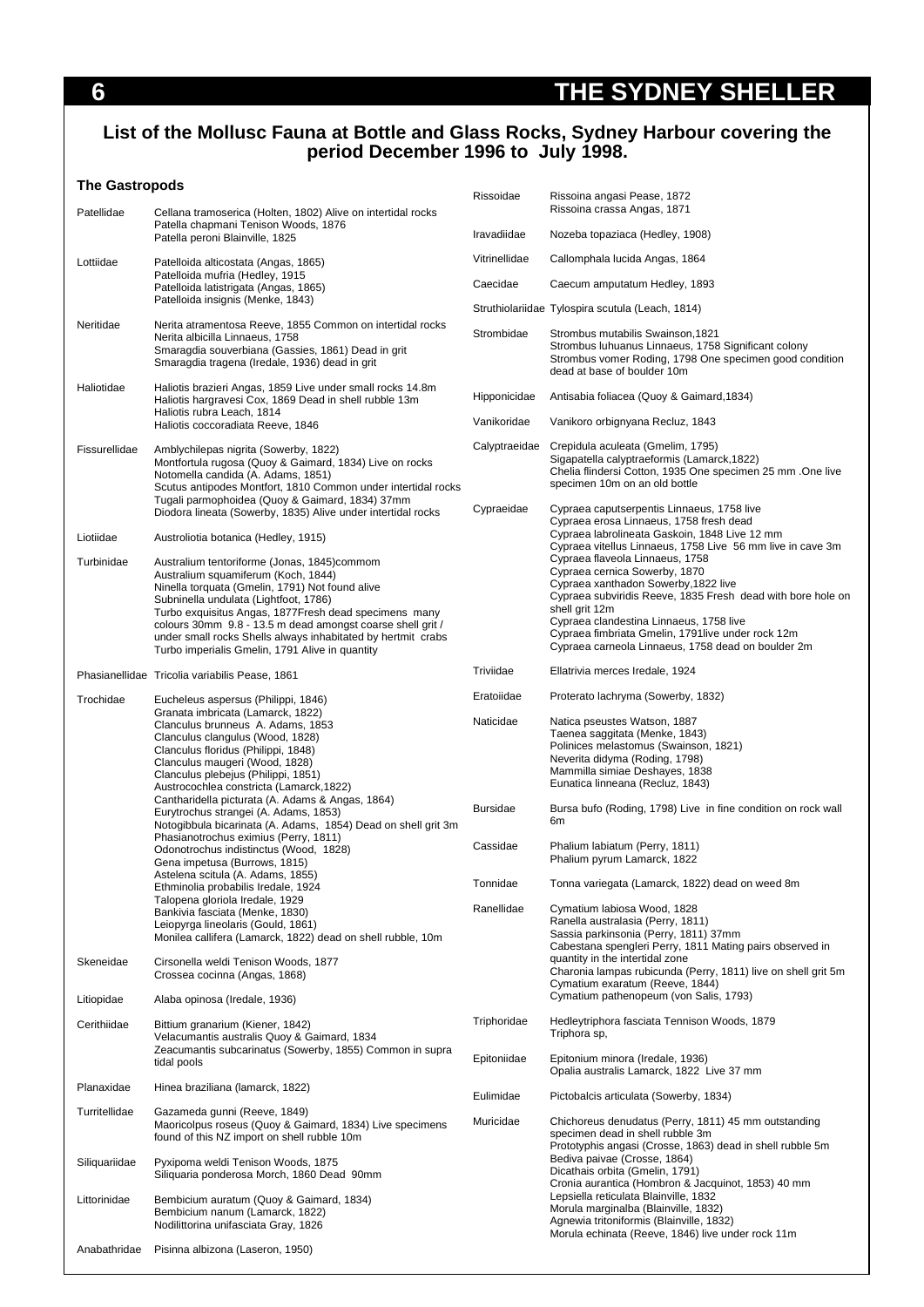| 7                   |                                                                                                                                                          |                                                                                                                                                                | <b>THE SYDNEY SHELLER</b>                                                                                                                                                                                 |
|---------------------|----------------------------------------------------------------------------------------------------------------------------------------------------------|----------------------------------------------------------------------------------------------------------------------------------------------------------------|-----------------------------------------------------------------------------------------------------------------------------------------------------------------------------------------------------------|
| <b>Buccinidae</b>   | Cominella eburnea Fischer, 1864                                                                                                                          | Mytilidae                                                                                                                                                      | Trichomya hirsuta (Lamarck, 1819)<br>Lanistina impacta (Hermann, 1782)                                                                                                                                    |
| Nassaridae          | Nassarius nigellus Reeve, 1854<br>Nassarius burchardi (Dunker in Philippi, 1849)<br>Nassarius pauperus Gould, 1850<br>Nassarius particeps (Hedley, 1915) |                                                                                                                                                                | Mytilis edulis (Lamarck, 1819)<br>Musculus varicosus (Gould, 1861)<br>Modiolus peronianus Gould, 1850 Pair 6mm                                                                                            |
|                     | Fasciolariidae Fractolatirus normalis Iredale, 1936                                                                                                      | Limidae                                                                                                                                                        | Limatula strangei (Sowerby, 1872)<br>Lima orientalis (A.Adams & Reeve, 1850)                                                                                                                              |
|                     | Collumbellidae Pyrene scripta (Lamarck, 1822)                                                                                                            | Pteriidae                                                                                                                                                      | Pinctada margaritifera (Linnaeus, 1758)                                                                                                                                                                   |
|                     | Dentimitrella semiconvexa Lamarck, 1822<br>Dentimitrella lincolnensis Reeve, 1859<br>Dentimitrella peroniana Hedley, 1913                                | Ostreidae                                                                                                                                                      | Saccostrea glomerata Gould, 1850<br>Ostrea angasi Sowerby, 1871                                                                                                                                           |
|                     | Aesopus pleurisulcatus Reeve, 1859<br>Parviterebra brazieri Angas, 1875                                                                                  | Spondylidae                                                                                                                                                    | Spondylus tenellus Reeve, 1856 Magnificent coloured pairs                                                                                                                                                 |
|                     | Macrozafra succinea Hervier, 1899<br>Pseudamycla dermestoida (Lamarck, 1822)                                                                             | Pectinidae                                                                                                                                                     | Scaeochlamys livida (Lamarck, 1819)                                                                                                                                                                       |
| Volutidae           | Voluta magnifica (Gebauer, 1802) Juvenile crabbed<br>Ericusa sowerbyi (Kiener, 1839) Mature crabbed                                                      |                                                                                                                                                                | Mimachlamys asperrima (Lamarck, 1819)<br>Pecten fumatus Reeve, 1852 Fresh dead pairs                                                                                                                      |
| Olividae            | Alcospira oblonga (Sowerby, 1830)                                                                                                                        | Anomidae                                                                                                                                                       | Anomia descripta Iredale, 1936                                                                                                                                                                            |
|                     | Alcospira monilifera (Reeve, 1864)<br>Zemira australis Sowerby, 1841 dead on sand 6m                                                                     | Trigonidae                                                                                                                                                     | Neotrigonia lamarckii (Gray, 1838) Fresh dead pairs 25 mm in<br>shell rubble<br>Neotrigonia strangei (A.Adams, 1854) Fresh dead 28 mm                                                                     |
| Olivellidae         | Olivella leucozona A. Adams & Angas, 1864<br>Belloliva exquisita (Angas, 1861)                                                                           | Lucinidae                                                                                                                                                      | Codakia rugifera (Reeve, 1835)<br>Monilitora ramsayi (Smith, 1855) Pairs                                                                                                                                  |
| Marginellidae       | Mesoginella infelix (Jousseaume, 1875)<br>Mesoginella sinuata (Laseron, 1948)<br>Austroginella muscaria (Lamark, 1822)                                   |                                                                                                                                                                | Anadontia ommissa (Iredale, 1930)<br>Divalucina cumingi Adams & Angas, 1863                                                                                                                               |
| Mitridae            | Mitra carbonaria Swainson, 1822                                                                                                                          | Kellidae                                                                                                                                                       | Kellia sp                                                                                                                                                                                                 |
|                     | Mitra badia Reeve, 1845<br>Mitra cookii Sowerby, 1874                                                                                                    | Carditidae                                                                                                                                                     | Cardita excavata Deshayes, 1854                                                                                                                                                                           |
|                     | Mitra solida Verco, 1896 fresh dead 7m on shell rubble<br>Cancilla strangei (Angas, 1867)                                                                | Cardidae                                                                                                                                                       | Acrosterigma kerslakae Healy & Lamprell, 1992<br>Acrosterigma reeveanun (Dunker, 1852)<br>Acrosterigma cygnorum (Deshayes, 1855) Pair 26 mm dead in                                                       |
| Turridae            | Epidera hedleyi (Iredale, 1931)<br>Paradrillia coxi (Angas, 1867)                                                                                        |                                                                                                                                                                | shell rubble 14m<br>Fulvia tenuicostata (Lamarck, 1819) Pairs 40mm+                                                                                                                                       |
|                     | Paradrillia metcalfei (Angas, 1867)<br>Etrema bicolor (Angas, 1871)                                                                                      | Thraciidae                                                                                                                                                     | Thracia modesta Angas, 1867                                                                                                                                                                               |
|                     | Austrodrillia angasi (Crosse, 1863)<br>Tomopleura subtilinea (Hedley, 1922)                                                                              | Laternulidae                                                                                                                                                   | Laterna creccina (Reeve, 1860)                                                                                                                                                                            |
|                     | Turrid sp<br>Gemmula diomedea Powell, 1964 30 mm at 15m dead on shell                                                                                    |                                                                                                                                                                | Myochamidae Myadora royana Iredale, 1924                                                                                                                                                                  |
| rubble              |                                                                                                                                                          | Mactridae                                                                                                                                                      | Lutraria rhychanea Jonas, 1844                                                                                                                                                                            |
| Conidae             | Conus anemone Lamarck, 1810<br>Conus papilliferus Sowerby 1834                                                                                           | Solenidae                                                                                                                                                      | Solen vaginoides Lamarck, 1818 Pairs                                                                                                                                                                      |
| Mangellinae         | Euguraleus jacksonensis (Angas, 1867)                                                                                                                    | Tellinidae                                                                                                                                                     | Tellina deltoidalis Lamarck, 1818<br>Tellina remies Linnaeus, 1758                                                                                                                                        |
| Terebridae          | Terebra amoena Deshayes, 1859<br>Duplicaria bernardii (Deshayes, 1857)                                                                                   |                                                                                                                                                                | Leporimetis spectabilis (Hanley, 1844) Single valves 30mm                                                                                                                                                 |
|                     | Duplicara australis (Smith, 1873)                                                                                                                        | Donacidae                                                                                                                                                      | Donax deltoides Lamarck, 1818                                                                                                                                                                             |
|                     | Architectonicidae Philippia lutea (Lamarck, 1822)                                                                                                        |                                                                                                                                                                | Psammobidae Gari truncata (Linnaeus, 1767)<br>Abra simplex Sowerby, 1867                                                                                                                                  |
|                     | Pyramidellidae Syrnola manifesta Hedley, 1912<br>Chemnitzia hofmani Angas, 1867                                                                          | Veneridae                                                                                                                                                      | Antigona persimilis (Iredale, 1930) Several pairs 40 mm dead in<br>shell rubble 13m                                                                                                                       |
| Acteonidae          | Pupa fumata (Reeve, 1865)<br>Pupua nivea (Angas, 1871)                                                                                                   | Antigonia materna (Iredale, 1929) Live pairs 108 mm<br>Antigonia chemnitzi (Hanley, 1844) live on shell grit 15m<br>Antigona lammellaris dead in shell grit 9m |                                                                                                                                                                                                           |
| Ringiculidae        | Ringicula dolaris Gould, 1850                                                                                                                            |                                                                                                                                                                | Circe scripta (Linnaeus, 1758) Live 67 mm outstanding live on<br>shell grit 3m                                                                                                                            |
|                     | Scaphandridae Cylichna arachis (Quoy & Gaimard, 1853)<br>Acteocina fusiformis (A.Adams, 1854)                                                            |                                                                                                                                                                | Tawera lagopus (Lamarck, 1818) live on shell grit 6m<br>Bassina disjecta (Perry, 1811) Pairs 45 mm dead in shell rubble<br>at 15m                                                                         |
|                     | Umbraculidae Umbraculum umbraculum (Lightfoot, 1786)                                                                                                     |                                                                                                                                                                | Katelysia rhytiphora (Lamy, 1937)                                                                                                                                                                         |
| <b>Bullidae</b>     | Bulla quoyi Gray, 1843                                                                                                                                   |                                                                                                                                                                | Eumarcia fumigata (Sowerby, 1853)<br>Irus crenutus (Lamarck, 1818)                                                                                                                                        |
| <b>Bullinidae</b>   | Bullinea lineata (Gray, 1825)                                                                                                                            |                                                                                                                                                                | Irus cumingii (Deshayes, 1854)<br>Venerupis anomala (Lamarck, 1818)                                                                                                                                       |
| Haminoeidae         | Haminoea tenera A.Adams, 1850                                                                                                                            |                                                                                                                                                                | Dosina sculpta (Hanley, 1845)<br>Tapes dosatus (Lamarck, 1818)                                                                                                                                            |
| Siphonaridae        | Siphonaria funiculata Reeve, 1856<br>Siphonaria denticulata Quoy & Gaimard, 1833                                                                         |                                                                                                                                                                | Callista kingii (Gray, 1826)<br>Callista diemensis (Hanley, 1844)<br>Clementia papyracea (Gray, 1825) Pairs in poor condition<br>Paphia crassiscula (Lamarck, 1818)<br>Placamen placidum (Philippi, 1844) |
| <b>The Bivalves</b> |                                                                                                                                                          | Petricolidae                                                                                                                                                   | Petricola divergens (Gmelin, 1791)                                                                                                                                                                        |
| Nuculanidae         | Nunculana crassa (Hinds, 1843)                                                                                                                           | Corbulidae                                                                                                                                                     | Corbula stolata (Iredale, 1930) Pairs 20 mm                                                                                                                                                               |
| Arcidae             | Anadara trapezia (Deshayes, 1840)<br>Barbatia pistachia (lamarck, 1819)                                                                                  |                                                                                                                                                                | Cleidothaeridae Cleidothaerus albidus (Lamarck, 1819)                                                                                                                                                     |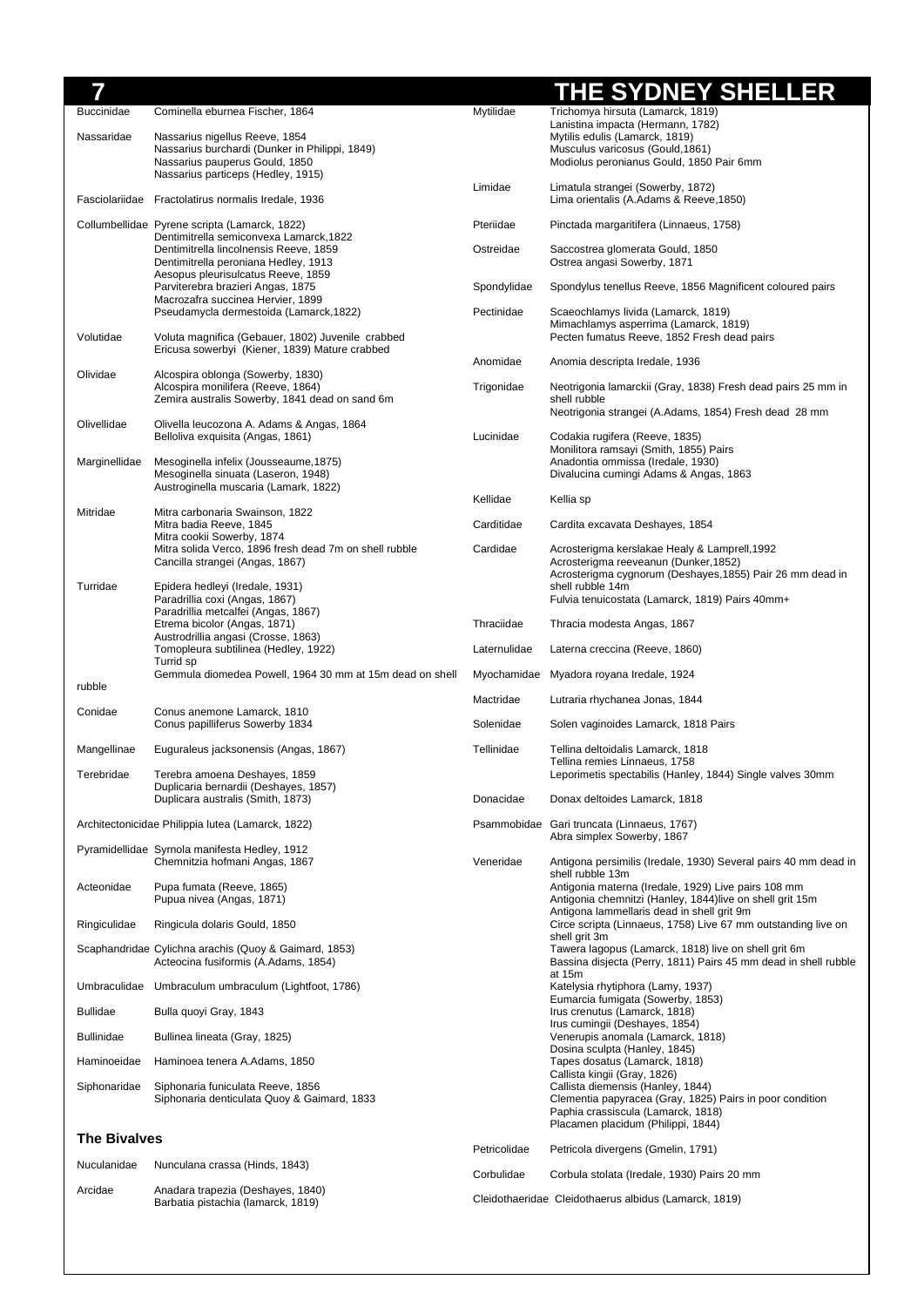# **Executive Committee Meeting**

#### **NSW Branch of the Malacological Society of Australasia.**

The meeting was held on the 22nd August 1998 at the home of Ashley Miskelly, Blackheath NSW at 3.30pm, following the monthly meeting.

Present: Des Beechey, Ashley Miskelly, Steve Dean, Chris Barnes. David Woodhouse and Karen

Wadwell attended as observers.

Presentations at monthly meetings by members:

It was discussed that as a standard, presentations should include some form of visual material eg: overheads and slides.

All committee members were to investigate prices for the acquisition of an overhead projector.

Chris Barnes is to produce a list of members addresses and telephone numbers for publication in the Sydney Sheller to facilitate communication.

Steve Dean is to investigate the setting up of a web page for the branch.

Steve is also to approach interested parties regarding advertising in the Sheller, with costs to be negotiated.

Ron Moylan is currently investigating the possibility of a field trip to the Solomon Islands in 1999. (Tide times will need to be investigated).

John Dunkerley is to handle the subscription fees for branch membership.

The treasurers report in the minutes is to be minimised, only noting larger expenditures and incomes.

Des Beechey is to contact Dr Chris Dickman of the RZS re continued use of the meeting rooms.

Puzzle Section

Chris Barnes **Secretary** 

**Guess what shells these are. Their names are twins:**

**No. 1**



**No. 2 Clue: Background is white, blotches are orange to red.**



### What you can do for the next issues:

There is now a human interest news section in the Sheller about things members have done, or are going to do. Please contribute individual items up to about 50 words, about yourself, or 'dob' in others. You only need to call and give me the details.

You will notice that this issue includes a number of boxed black and white adds. In future issues a fee will be required for these.

I have also introducing a classifieds Buy, Swap and Sell section that is **free** for members. Initially it will be combined with the human interest news section. Adds should contain no more than 50 words, or up to 7 lines of 9 point, text only. Please contribute.

Also don't forget to write any articles you have been considering.

Ashley's Collection

Last month's meeting to view Ashley's private collection was very successful. All those that attended enjoyed themselves and were very impressed with the effort Ashley had put in both for the quality of his specimens and in how he displayed them.

Since then disaster has struck, thieves have taken his whole collection, his bottle collection, and his antiques.

Upon hearing this news the immediate reaction is to wonder if it somehow related to his having the open day showing his collections to our members. This does not seem to be the case. While the thieves seemed to be professional they did not know much about shells. They left the labels, thus significantly reducing the value of the shells. Also they robbed thirty houses in the immediate area over an eight week period.

Anything any of us can do to help Ashley start to rebuild his collection, would be worthwhile.

As we have all seen his collection in detail, and many are unique specimens, one of the most useful thing we can do is keep a watchful eye out for any of his collection to turn up for sale or swap. If you do come across anything even slightly suspicious, I am sure Ashley would like to follow it up. He could be contacted at 02 9489 2543.

# Sheller Costs

Where an issue does not require colour, and when I have time to get to a low cost copier. The total cost of a Sheller issue can be as low as \$40 (\$21 printing, and less than \$20 for postage and production incidentals)

At the other end of the spectrum, a large issue, with two colour pages, and colour plates that require resizing, could cost as much as \$80 to \$100.

Thanks go to Lady Io Myers and to Michael Keats who have offered to sponsor the additional costs associated with colour for up to two issues each per year. (Issues will only contain colour if hard copy colour photos or print outs are sent to me. They do not have to be the correct size, but less than A4 is preferred.)